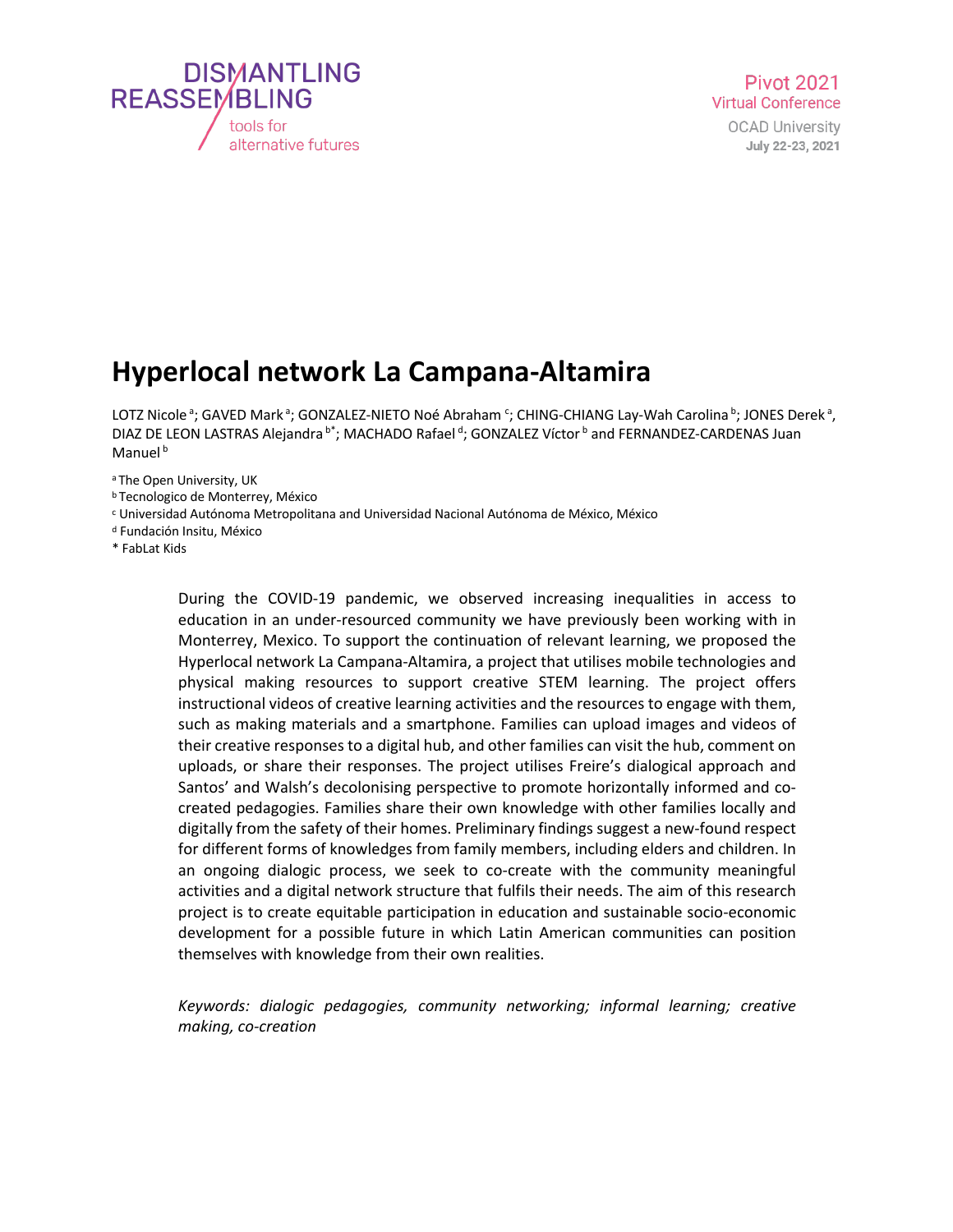## About the Authors:

**Nicole Lotz** is Senior Lecturer in Design at The Open University, a distance education institution. She is Equality Diversity Inclusivity and Accessibility Lead at the School of Engineering and Innovation. She is course chair for the Design Thinking module. Nicole is interested in design processes, collaboration and engagement across boundaries and at the margins. She has published multiple articles at conferences and in journals across the disciplines of design, education and international development. Her work seeks to offer opportunities for disadvantaged communities to engage and persevere through social and communal creative learning, even in challenging situations. Nicole's research is heavily influenced by her upbringing in East Germany, lived experiences in Hong Kong and the UK, and fieldwork carried out in South-East Asia, Africa and Latin America.

**Noé Abraham González-Nieto** is a university professor in Pedagogy and Educational Communication at Universidad Nacional Autonoma de Mexico and Universidad Autonoma Metropolitana, Mexico. Noé develops research and curriculum design on issues of comparative and international education, pedagogies of the future and innovation in education and communication. He collaborates with professionals from multiple sectors to promote solutions in education for social transformation through the implementation of social projects and the publication of journal articles. He also serves as an active member of the Educational Research and Innovation Group of the Tecnologico de Monterrey, of the Mexican Society of Comparative Education and of the Comparative & International Education Society.

**Lay-Wah Carolina Ching-Chiang** is a PhD student in Innovative Education at Tecnologico de Monterrey, the most prestigious private university in Mexico. Growing up in Ecuador as a Chinese descendent gave her a multicultural perspective which was broadened with her studies and work experiences in the United States, China and Mexico. She is interested in dialogic educational practices, community learning, interdisciplinary education, teacher training and business management to empower communities. Her work experience includes profit and non profit organizations in the banking, building, communications, food and education sectors. She is passionate about her current work in non-formal contexts of education where she has been leading STEAM dialogical practices interventions for social transformation.

**Mark Gaved** is a lecturer in the Institute of Educational Technology at The Open University, UK. He is interested in how locally owned and co-constructed digital and networked tools can help communities overcome educational and societal challenges and support empowerment, drawing from his own experiences in a radical housing cooperative. His research is underpinned by participatory research approaches, informed by community informatics, social sciences and creative methodologies. He is particularly interested in how digital tools can be appropriated and reimagined, drawing from approaches championed by open / maker/ hacker cultures and how network systems might enhance knowledge sharing in offline settings where internet connectivity and electrical infrastructures might not be reliable or affordable, for example in remote or low-resourced communities.

**Alejandra Díaz de León Lastras** is a Mexican maker and architect. She studied architecture in the Autonomous University of San Luis Potosí, Mexico, and did a Master in Advanced Architecture at the Institute for Advanced Architecture of Catalonia. She has a diploma in digital fabrication and she is currently doing a PhD in Science of Engineering in Tec de Monterrey. Her work focuses on the creation of projects across disciplines through experimental processes for designing and materializing ideas. Alejandra belongs to the Fab Lab Network, where she founded and leads "Fab Lat Kids", an international organization that uses technology as a tool for learning.

**Derek Jones** is a Senior Lecturer in Design at The Open University (UK) and part of the OU Design Group. He is a member of the team responsible for U101: Design Thinking, the award-winning entry-level design course for the university's Design and Innovation degree. His main research interests are: the pedagogy of design and creativity, embodied cognition in physical and virtual environments, and theories of design knowledge. Derek is a qualified architect with 15 years of experience in the construction design and procurement industries and is the Convenor of the Design Research Society's Pedagogy special interest group.

**Víctor José González Fregoso** is a Community Liaison in La Campana-Altamira from Tecnológico de Monterrey. He is 48 years old, he is married to Verónica. He was a Missionary in Africa for 17 years with the Senufo ethnic group, in the north of Ivory Coast. He studied philosophy and theology and specialized in interreligious dialogue by working on issues related to traditional African religions, Islam and different Christian denominations. He arrived in Monterrey in 2007 where he taught French classes at URRE. That same year, he entered Tecnológico de Monterrey to coordinate a social service project and worked in rural communities. In the following years, he